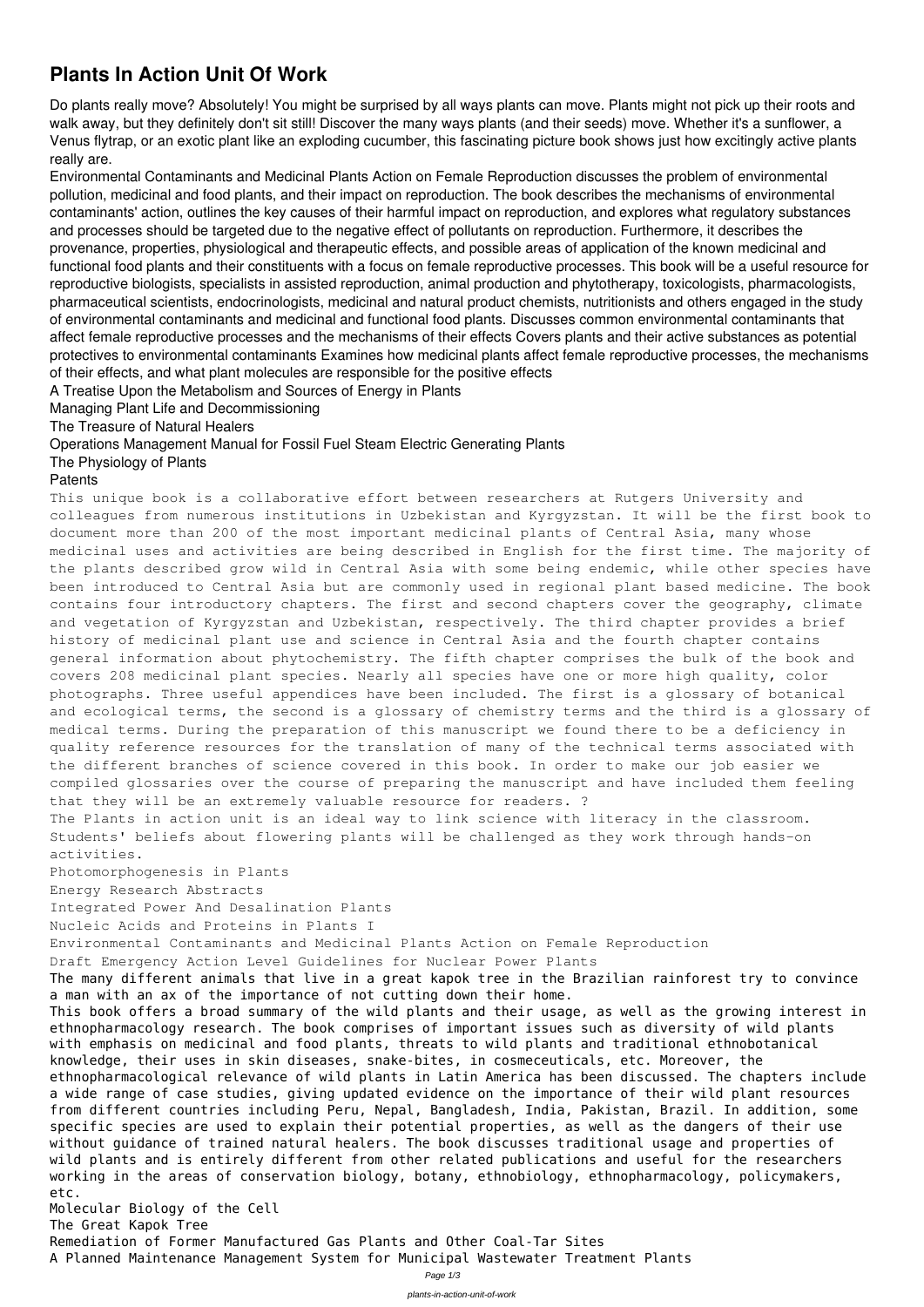Medicinal Plants of Central Asia: Uzbekistan and Kyrgyzstan

Specific Safety Guide

*Accompanying CD-ROM includes 600 figures, tables and color plates from the book Plants in action which can be used for the production of color transparencies or for projections in lectures.*

*Provides the latest research on Power Plants, Power Systems ControlContains contributions written by experts in the field Part of the IFAC Proceedings Series which provides a comprehensive overview of the major topics in control engineering.*

*Plants Can't Sit Still*

*Environmental Impact Statement*

*The Chemical News and Journal of Industrial Science; with which is Incorporated the "Chemical Gazette."*

*Task Action Plans for Unresolved Safety Issues Related to Nuclear Power Plants*

*Aging nuclear power plants : managing plant life and decommissioning.*

## *Federal Register*

This Safety Guide provides recommendations on meeting the requirements of IAEA Safety Standards Series No. SSR-2/1 (Rev. 1) relevant to reactor containment and associated systems. The publication addresses the containment structure and the systems with the functions of isolation, control and management of mass and energy releases, control and limitation of radioactive releases, and control and management of combustible gases. The Safety Guide is intended for use primarily for land based, stationary nuclear power plants with water cooled reactors designed for electricity generation or for other heat generating applications, such as for district heating or desalination.

Winner of the 2013 Claire P. Holdredge Awardee for Remediation of Former Manufactured Gas Plants and Other Coal-Tar Sites.This award, first established in 1962 by the Association of Environmental and Engineering Geologists, is named in honor of Claire P. Holdredge, a founding member and the first President of the Association. The award is

Plants in Alpine Regions

A Proceedings Volume from the 5th IFAC Symposium, Seoul, South Korea, 15-19 September 2003 Plants in Action

Transgenic Crop Plants

Hickey Mountain-Table Mountain Oil and Gas Field Development, Record of Decision and Final EIS Official Gazette of the United States Patent and Trademark Office

Application of advanced computer-oriented techniques are necessary in the synthesis, design analysis and operation of a complex integrated plant to produce power and freshwater, by desalting seawater or brackish water, at higher efficiency and lower cost. These are the two vital commodities to maintains sustainability of life, particularly in the arid regions where natural freshwater supply is either totally lacking or has become scarce. Even in the regions with polluted water resources, such a system is required to support life. At the same time, the available energy should be put to maximum use and life-cycle analysis is essential to ensure sustainability of the systems. The contributors of this book, experts in their own respective fields, outline the various techniques enriched by their experience. The contents of the book would, therefore, be of great interest not only to designers and operators of dual-purpose powerdesalination plants but also to educators and researchers as well serve as a valuable source of information to those engaged in other areas of processing industry. The book is motivated by the growing importance of integrated power and desalination plants in general and in their respective regions in particular, and the long felt need for an authoritative book on the subject. After a long gap of more than two decades following the publication of "Principles of Desalination" Spiegler and Laird in 1980, this book would be a welcome addition to the literature in the field to serve as a valuable guide and reference to all those who are concerned with the integration of power and desalination plants. It will also serve as a valuable source of information to those in the processing industry in general. D. BOULTER and B. PARTHIER At the time of the former edition of the Encyclopedia of Plant Physiology, approximately 25 years ago, no complete plant protein amino acid sequences or nucleic acid sequences had been determined. Although the structure of DNA and its function as the genetic material had just been reported, little detail was known of the mechanism of its action, and D. G. CATCHSIDE was to write in the first chapter of the first volume of the Encyclopedia: "There is a consider able body of evidence that the gene acts as a unit of physiological action through the control of individual enzymes". No cell-free transcription and pro teinsynthesizing systems were available and the whole range of powerful meth ods of recombinant DNA technology was still to be developed. Today for the first time with plant systems, it is possible not only to describe their molecular biology but also to manipulate it, i. e. , to move from a description to a technological phase. The properties of living systems are inscribed by those of the

proteins and nucleic acids which they synthesize. Proteins, due to their very large size, occur as macromolecules in colloidal solution or associated in supra-molecular colloi dal form. The colloidal state confers low thermal conductivity, low diffusion coefficients and high viscosity, properties which buffer a biological system from the effects of a changing environment. Biological systems not only have great stability, but also the capacity to reproduce. A Journal of Practical Chemistry in All Its Applications to Pharmacy, Arts and Manufactures

Electrical World

Wild Plants

Adaptation in Nature, Performance in Cultivation

Accessions of Unlimited Distribution Reports

It is perhaps not surprising that plants have evolved a mechanism to sense the light environment about them and to modify growth for optimal use of the available `life-giving' light. Green plants, and ultimately all forms of life, depend on the energy of sunlight fixed during photosynthesis. Unlike animals that use behaviour to find food, sedentary plants use physiology to optimize their growth and development for light absorption. By appreciating the quality, quantity, direction and duration of light, plants can control such complex processes as germination, growth and flowering. To perceive the light environment Page 2/3